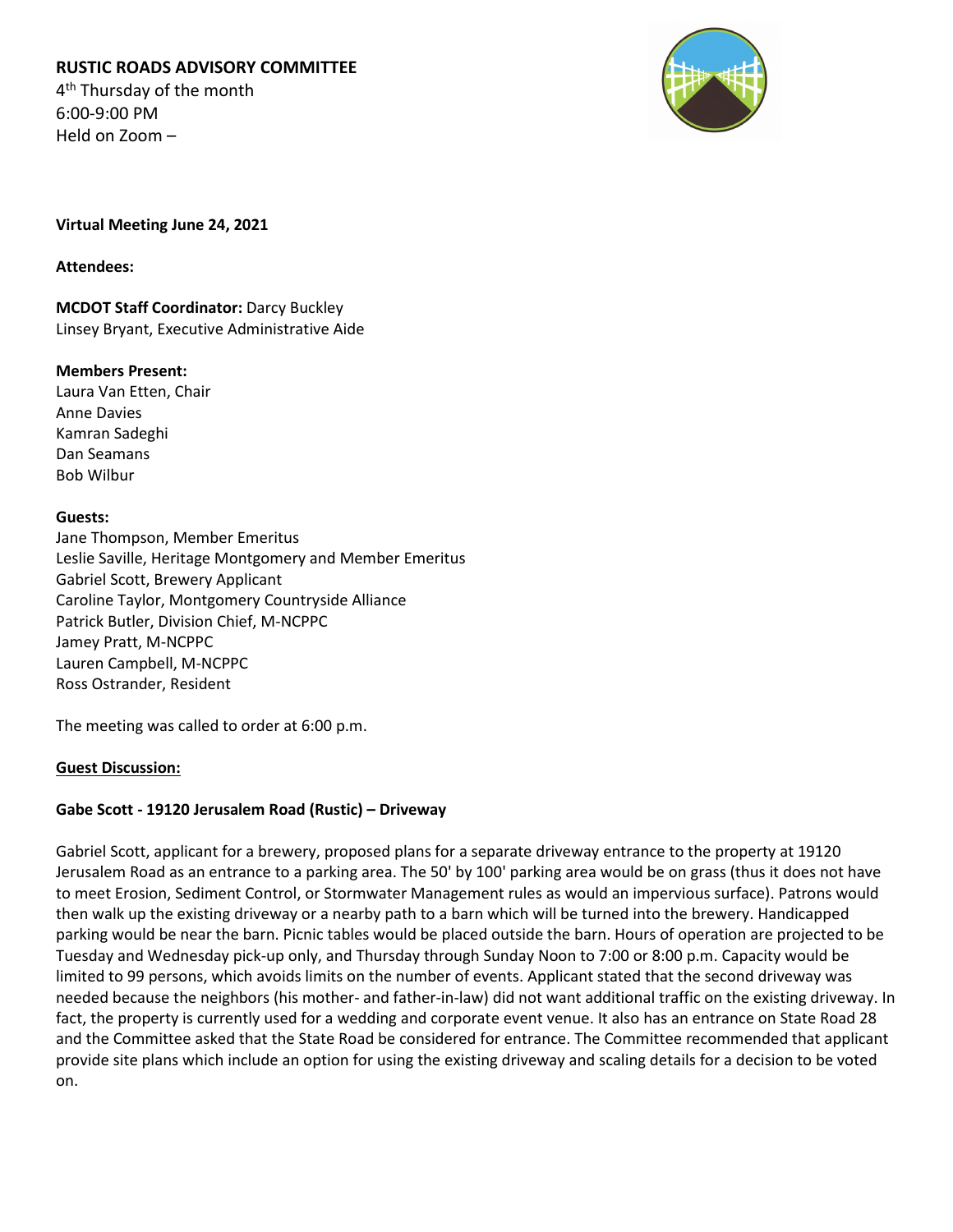### **Patrick Butler – Montgomery Planning, Regulatory Process**

Patrick Butler presented a slideshow to inform the committee of the Development Review Process in Park and Planning, particularly as it relates to deadlines. The briefing arose out of concerns over the late receipt of plans for the J&M Andrews subdivision on Westerly Road (rustic).

#### **Action Items:**

#### **Sandy Spring Village – Meeting House Road (Exceptional Rustic)**

Committee received clarification from the MCDOT reviewer that the 80-foot right-of-way (ROW) request called for in the Master Plan will not be used for any improvements within that ROW. MCDOT requested installation of sidewalk to address ADA requirements; however, the area where it is requested only leads to a parking lot and not to the public park. Addition of a sidewalk would add costs to the project that could harm the affordability of the housing units. Committee drafting letter opposing the recommended sidewalk and supports not requiring the ROW with the application.

#### **Nominating Committee**

Notice for vacant committee positions was posted Monday, June 21, 2021, with a deadline of July 12, 2021. Current members are required to reapply. A nominating committee was approved made up of Bob Wilbur, Kamran Sadeghi and Laura Van Etten.

#### **Discussion Items:**

#### **Gravel Road Training**

Committee reached out to Penn State to review their webinar on gravel road maintenance and distributed it to members for review and feedback. Suggested sending to MCDOT personnel for review.

#### **Brighton Dam Striping Follow-up**

Committee requesting contacts in each MCDOT division to improve outreach and communication.

#### **Potomac Edison Tree Trimming**

Tree debris is being left by Potomac Edison contractors along rustic roads on private properties. Committee requesting additional information to come to mutual agreement. Destruction of wide swaths of trees has occurred under power lines. Committee to contact Exec office and DPS arborists.

## **23020 Peach Tree Road – Site Visit**

Committee planning site visit for driveway access from Peach Tree Road to property lots.

#### **Heritage Harvest**

Save the date for October 16-17, 2021. Location is pending.